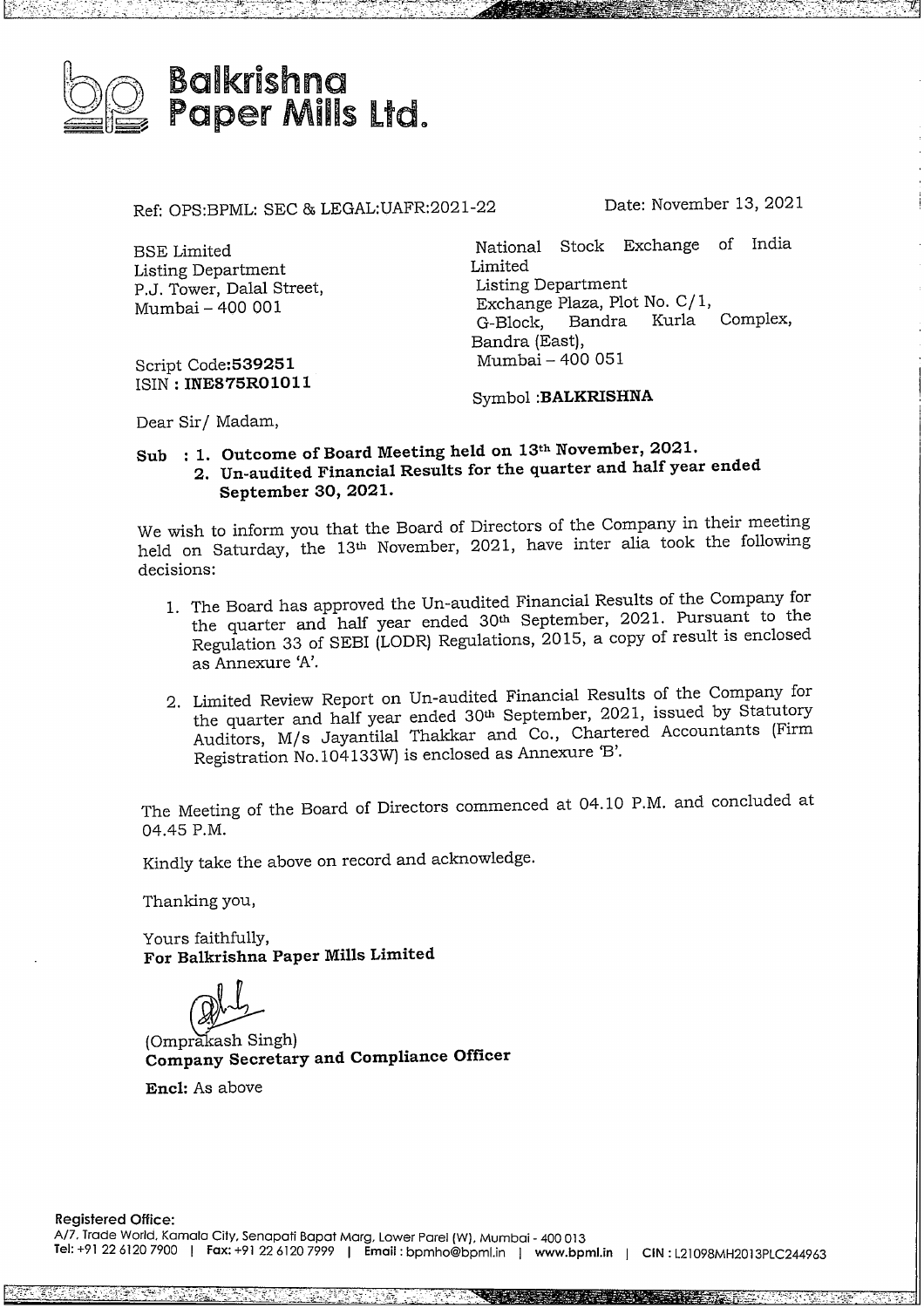## **Balkrishna Paper Mills limited**

Regd. Office :A/7, Trade World, Kamala City, Senapati Bapat Marg, Lower Parel (W), Mumbai -400013, Maharashtra.<br>Phone: 022-61207900, Fax : 022-61207999, Email: opsingh@bpml.in, CIN : L21098MH2013PLC244963 Website : w UNAUDITED FINANCIAL RESULTS FOR THE HALF YEAR AND QUARTER ENDED 30TH SEPTEMBER, 2021

| UNAUDITED FINANCIAL RESULTS FOR THE HALF YEAR AND QUARTER ENDED 30TH SEPTERMENT, 2021<br>(₹ in Lakhs) |                                                                                  |                                  |                |            |                        |            |              |
|-------------------------------------------------------------------------------------------------------|----------------------------------------------------------------------------------|----------------------------------|----------------|------------|------------------------|------------|--------------|
|                                                                                                       |                                                                                  | <b>QUARTER ENDED</b>             |                |            | <b>HALF YEAR ENDED</b> |            | YEAR ENDED   |
|                                                                                                       |                                                                                  | 30/09/2021                       | 30/06/2021     | 30/09/2020 | 30/09/2021 30/09/2020  |            | 31/03/2021   |
| Sr.<br>No.                                                                                            | <b>PARTICULARS</b>                                                               | Unaudited                        | Unaudited      | Unaudited  | Unaudited              | Unaudited  | Audited      |
|                                                                                                       |                                                                                  |                                  |                |            |                        |            |              |
|                                                                                                       | 1 Revenue :                                                                      | 15,985,08                        | 5,436.19       | 2,810.96   | 11,421.27              | 3,972.81   | 12,646.02    |
|                                                                                                       | a) Revenue from Operations                                                       | 48.05                            | 35.62          | 64.16      | 83.67                  | 177.86     | 279.21       |
|                                                                                                       | b) Other Income                                                                  | 6,033,13                         | 5,471.81       | 2,875.12   | 11,504.94              | 4,150.67   | 12,925,23    |
|                                                                                                       | <b>Total Revenue</b>                                                             |                                  |                |            |                        |            |              |
|                                                                                                       | 2 Expenses                                                                       | 4,624,96                         | 3,216.45       | 1,332.22   | 7,841.41               | 1,910.00   | 7,770.72     |
|                                                                                                       | a) Cost of materials consumed                                                    |                                  |                |            |                        |            |              |
|                                                                                                       | 5) Purchase of Stock- in- trade                                                  | (647,59)                         | 350.33         | 519.80     | (297.26)               | 675.91     | 188.90       |
|                                                                                                       | c) Changes in inventories of Finished goods, Work-in-progress and Stock-in-trade | 292.54                           | 270,28         | 230.37     | 562.82                 | 426.15     | 934.58       |
|                                                                                                       | d) Employee Benefits Expenses                                                    | 208.64                           | 234.08         | 310,67     | 442.72                 | 616.24     | 1,291.93     |
|                                                                                                       | o) Finance Costs                                                                 | 157.04                           | 156.68         | 159.81     | 313.72                 | 319.17     | 633.46       |
|                                                                                                       | f) Depreciation and Amortisation expense                                         |                                  |                |            |                        |            |              |
|                                                                                                       | g) Other Expenses                                                                | 1,076,80                         | 687.45         | 402.12     | 1,764.25               | 604.68     | 1,910.43     |
|                                                                                                       | (i) Power & Fuel                                                                 | 896,83                           | 930.73         | 708.60     | 1,827.56               | 1,225.23   | 2,761.15     |
|                                                                                                       | (ii) Others                                                                      | 36,609,22                        | 5,846,00       | 3,663.59   | 12,455.22              | 5,777.38   | 15,491.17    |
|                                                                                                       | <b>Total Expenses</b>                                                            | (576.09)                         | (374.19)       | (788.47)   | (950.28)               | (1,626.71) | (2, 565.94)  |
|                                                                                                       | 3 Profit/(Loss) before exceptional item and tax (1-2)                            | $-1,359,66.$                     |                |            | 1,354.66               |            |              |
|                                                                                                       | 4 Exceptional Item - Gain/(loss)                                                 | $-778.57$                        | (374.19)       | (788.47)   | 404.38                 | (1,626.71) | (2,565.94)   |
|                                                                                                       | 5 Profit / (Loss) before tax (3-4)                                               | lş S                             |                |            |                        |            |              |
|                                                                                                       | 6 Tax expenses                                                                   |                                  |                |            |                        |            | 18.89        |
|                                                                                                       | a) Current tax                                                                   | (14,58)                          | 3.40           | (0.88)     | (11.18)                | (23, 42)   |              |
|                                                                                                       | b) Deferred tax                                                                  | 793,15                           | (377.59)       | (787.59)   | 415,56                 | (1,603.29) | (2,584.83)   |
|                                                                                                       | 7 Net Profit/ (Loss) for the period (5-6)                                        |                                  |                |            |                        |            |              |
|                                                                                                       | 8 Other Comprehensive Income (OCI)                                               |                                  |                |            |                        |            | 1.07         |
|                                                                                                       | $\ket{\text{i}}$ items that will be reclassified to Profit and Loss (net of tax) | (0.70)                           | (10.35)        | 6.99       | (11.05)                | 2.32       | (2,583,76)   |
|                                                                                                       | ii) Items that will not be reclassified to Profit and Loss (net of tax)          | 792.45                           | (387.94)       | (780.60)   | 404.51                 | (1,600.97) | 1,073.98     |
|                                                                                                       | 9 Total comprehensive income for the period (7 + 8)                              | 1,073,98                         | 1,073.98       | 1,073.98   | 1,073.98               | 1,073.98   | (10, 452.07) |
|                                                                                                       | 10 Paid up Equity Share Capital (face value of Rs 10/- per share)                | ÷,<br>$\mathcal{V}(\mathcal{S})$ |                |            |                        |            |              |
|                                                                                                       | 11 Otner Equity (excluding revaluation reserve)                                  | l≫. 1                            |                |            |                        |            | (24.07)      |
|                                                                                                       | 12 Earnings per share (EPS) of Rs.10/- each (not annuallsed)                     |                                  | (3,52)<br>7.39 | (7.33)     | 3,87                   | (14.93)    | (24.07)      |
|                                                                                                       | - Basic Rs.                                                                      |                                  | (3.52)<br>7.39 | (7.33)     | 3,87                   | (14.93)    |              |
|                                                                                                       | - Diluted Rs.                                                                    | س بال                            |                |            |                        |            |              |



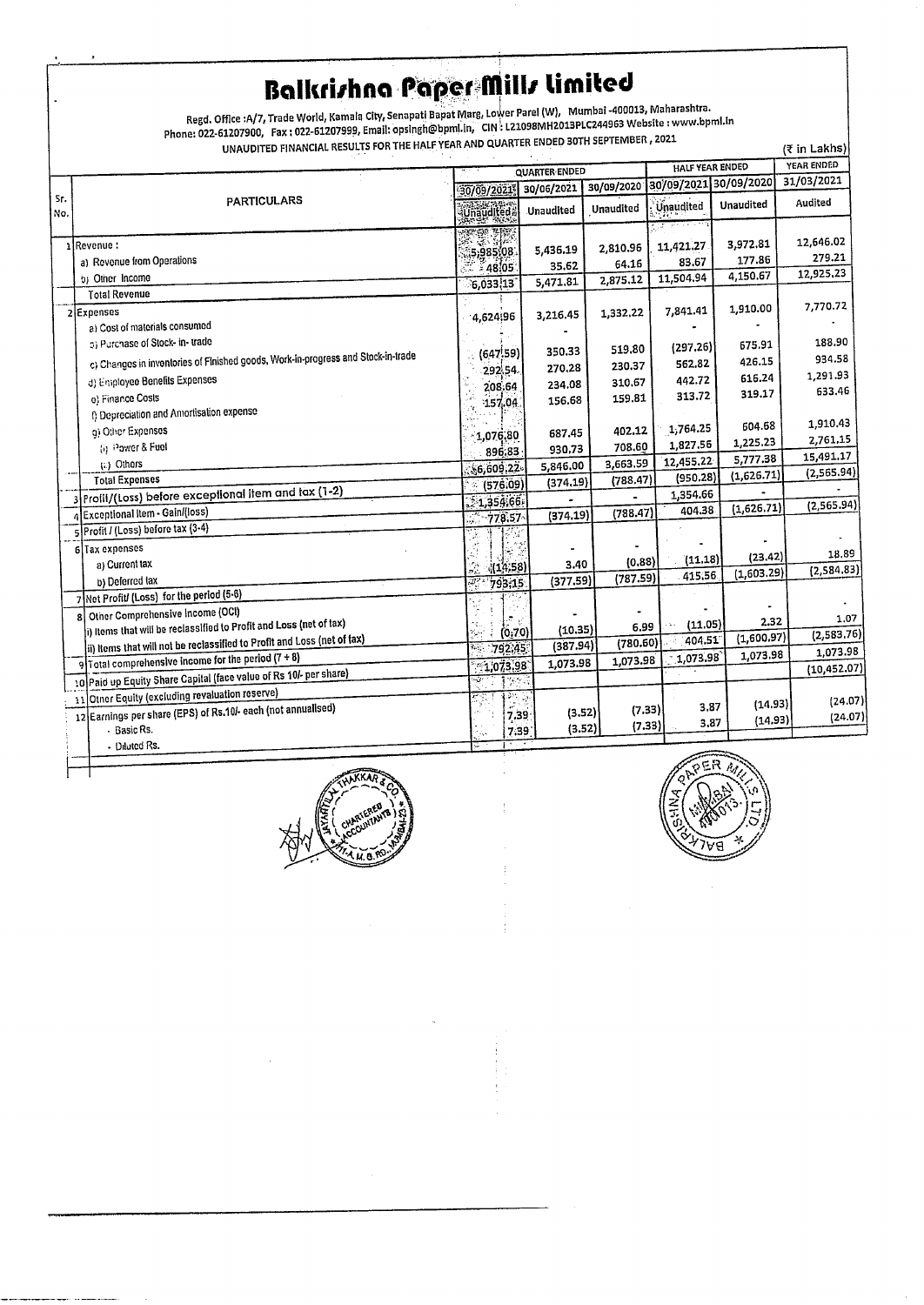| <b>Statement of Assets and Liabilities</b>               |                                    |                         |  |
|----------------------------------------------------------|------------------------------------|-------------------------|--|
| <b>Particulars</b>                                       | .<br>As al Sepiember<br>ි.30, 2021 | As at March<br>31, 2021 |  |
|                                                          | Unaudited                          | Unaudited               |  |
| <b>ASSETS</b>                                            |                                    |                         |  |
| 1   Non-current assels                                   |                                    |                         |  |
| a. Property, plant and equipment                         | 13042.51                           | 13910.96                |  |
| b. Capital work-in-progress                              | 80.96                              | 88.70                   |  |
|                                                          | 0.89                               | 0.88                    |  |
| c. Intangible assets                                     | 17.76                              | 21.20                   |  |
| d. Right of use assets                                   |                                    |                         |  |
| e. Financial assets                                      |                                    |                         |  |
| (i) Non-current investments                              |                                    |                         |  |
| (ii) Loans                                               |                                    |                         |  |
| (iii) Olher financial assets                             | 106,07                             | 89.28                   |  |
| f. Non current tax assets (net)                          | $-28.00$                           | 6.78                    |  |
| g. Other non current assets                              | 4.73                               | 6.30                    |  |
|                                                          |                                    |                         |  |
|                                                          | 13280.92                           | 14124.10                |  |
| Total non-current assets                                 |                                    |                         |  |
|                                                          |                                    |                         |  |
| 2 Current assets                                         |                                    |                         |  |
| a. Inventories                                           | 2647.62                            | 2268.89                 |  |
| b. Financial assets                                      |                                    |                         |  |
| (i) Investments                                          |                                    |                         |  |
| (ii) Trade receivables                                   | 1612.66                            | 1095.46                 |  |
|                                                          | 4.29                               | 3129.35                 |  |
| (iii) Cash and cash equivalents                          | 10.00                              | 10.00                   |  |
| (iv) Bank balance other than (iii) above                 |                                    |                         |  |
| (v) loans                                                |                                    |                         |  |
| (vi) Other financial assets                              | 16.64                              | 43.27                   |  |
| c. Other current assets                                  | . 952.64                           | 782.02                  |  |
| Total current assets                                     | 5243.85                            | 7328.99                 |  |
|                                                          | $\frac{3.2}{1.8524.77}$            | 21453.09                |  |
| <b>Total assets</b>                                      |                                    |                         |  |
|                                                          |                                    |                         |  |
| <b>EQUITY AND LIABILITIES</b>                            |                                    |                         |  |
| 1 Equity                                                 |                                    | 1073.98                 |  |
| a. Equity share capital                                  | 1073.98                            |                         |  |
| b. Other equily                                          | (10,047,58)                        | (10, 452.07)            |  |
|                                                          |                                    |                         |  |
| Total equity                                             | (8,973,60)                         | (9,378.09)              |  |
|                                                          |                                    |                         |  |
| 2 Ligibilities                                           |                                    |                         |  |
|                                                          |                                    |                         |  |
| Non-current liabilities                                  | 16,819.23                          | 12,582.37               |  |
| (i) Borrowings                                           | 13.14                              | 16.43                   |  |
| (ii) Lease Liability                                     |                                    | 865.97                  |  |
| (iii) Other financial labilities                         | 979.12                             |                         |  |
| (iv) Deferred tax liabilities (Net)                      | 2,082,43                           | 2,097.50                |  |
| (v) Provisions                                           | 114.51                             | 89.15                   |  |
| Total non-current liabilities                            | 20,008.43                          | 15,651.42               |  |
|                                                          |                                    |                         |  |
|                                                          |                                    |                         |  |
| <b>Current liabilities</b><br>31                         |                                    |                         |  |
| a. Financial liaibilities                                |                                    | 5,125.66                |  |
| (i) Borrowings                                           | 1,428.11                           |                         |  |
| (ii) Lease Liability                                     | .6,75                              | 6.75                    |  |
| (iii) Trade payables                                     |                                    |                         |  |
| a) Total outstanding dues of micro                       | 经公司                                |                         |  |
| enterprises and small enterprises                        | ा १.१७                             | 20.85                   |  |
| b) Total outstanding dues other than (ii)                |                                    |                         |  |
|                                                          | 4,242.71                           | 4,837.16                |  |
| (a) above                                                |                                    | 5,012.07                |  |
| (iv) Other financial liabilities                         | 1,638.02                           | 110.77                  |  |
| b. Other current liabilities                             | 80,52                              |                         |  |
| c. Provisions                                            | 81.86                              | 66.50                   |  |
| d. Current tax liabilities                               |                                    |                         |  |
| <b>Total current liabilities</b>                         | 7,489.94                           | 15,179.76               |  |
|                                                          | 27,498.37                          | 30,831.18               |  |
|                                                          |                                    |                         |  |
| Total liabilities<br><b>Total equity and liabilities</b> | 18,524.77                          | 21,453.09               |  |

 $\mathbb{R}^3$ 



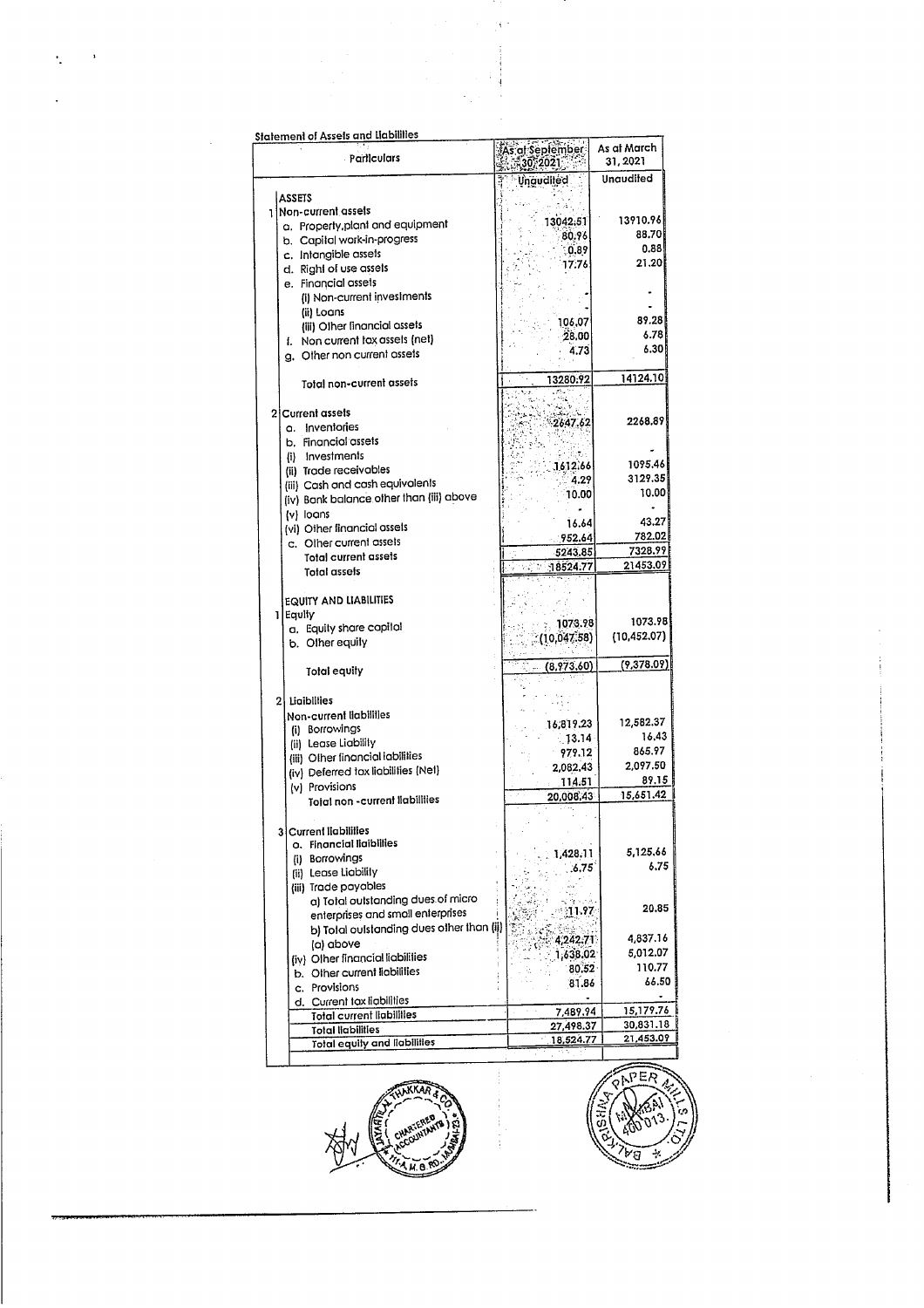$\ddot{\cdot}$ 

 $\blacksquare$ 

Balkrishna Paper Mills Limited<br>CASH ELOW STATEMENT FOR THE QUARTER AND HALF YEAR ENDED 30th SEPTEMBER, 2021

| <b>CASH FLOW SIAILWENT I</b><br>VII IIIL XVAII        | <b>***Asidi September 30-2021</b>                                                                             | As at March 31, 2021 |           |  |
|-------------------------------------------------------|---------------------------------------------------------------------------------------------------------------|----------------------|-----------|--|
| Particulars                                           | <b>STANDARD AND STANDARD STANDARD STANDARD STANDARD STANDARD STANDARD STANDARD STANDARD STANDARD STANDARD</b> | Audited              |           |  |
| A. CASH FLOW FROM OPERATING ACTIVITIES:               |                                                                                                               |                      |           |  |
| Profit/(Loss) before Tax                              | 404.38                                                                                                        |                      | (2565.94) |  |
| Adjustment for:                                       |                                                                                                               |                      |           |  |
| Depreciation and Amorlisation                         | 313.72                                                                                                        | 633.46               |           |  |
| <b>Finance Cost</b>                                   | 442.72                                                                                                        | 1,291.93             |           |  |
| Interest Income                                       | (1.02)                                                                                                        | (1.79)               |           |  |
| Profit on Sale of Fixed Assels (Nel)                  | (1, 359.88)                                                                                                   | (4.20)<br>(166.18)   |           |  |
| Unrealised Foreign Exchange differences (Gain) / Loss | 3.13                                                                                                          | 17.60                |           |  |
| Reliring Gratuilies                                   | 8.68                                                                                                          | 21.46                |           |  |
| Leave Encashment                                      | 14.33                                                                                                         |                      | 1,792.28  |  |
|                                                       | (578.32)                                                                                                      |                      | (773.66)  |  |
| Operating (loss) before working capital changes       | (173.94)                                                                                                      |                      |           |  |
| Adjustment for:                                       |                                                                                                               | 267.45               |           |  |
| Irade and other receivables                           | $-(690,16)$                                                                                                   | 345.79               |           |  |
| Inventories                                           | (378, 73)                                                                                                     | 2,528.90             |           |  |
| Irade and other payables                              | (3.732.17)                                                                                                    |                      | 3,142.14  |  |
|                                                       | (4,801.06)<br>(4.975.00)                                                                                      |                      | 2,368.48  |  |
| Cash generated from operations                        | (21.22)                                                                                                       |                      | (1.54)    |  |
| Direct taxes refund (paid)/received                   |                                                                                                               |                      |           |  |
| Gratuity paid                                         | 2.79                                                                                                          |                      | (11.00)   |  |
| Leave Encashment paid                                 | (4,993.43)                                                                                                    |                      | 2,355.94  |  |
| Net cash from Operating Activities                    |                                                                                                               |                      |           |  |
|                                                       |                                                                                                               |                      |           |  |
| <b>B. CASH FLOW FROM INVESTING ACTIVITIES:</b>        | (25.95)                                                                                                       | (26.32)              |           |  |
| Purchase of Fixed Assels & Capital Work in Progress   | 1.927.28                                                                                                      | 4.20                 |           |  |
| Sale of Fixed Assets                                  | 0.62                                                                                                          | 1.08                 |           |  |
| Interest received                                     | 1,901.95                                                                                                      |                      | (21.04)   |  |
| Net cash used in Investing Activities                 |                                                                                                               |                      |           |  |
|                                                       |                                                                                                               |                      |           |  |
| C. CASH FLOW FROM FINANCING ACTIVITIES :              | (3,697.53)                                                                                                    | 3,386.10             |           |  |
| (Repayment)/ Proceeds of Short Term Borrowings (Net)  | (829.01)                                                                                                      | (1,644.91)           |           |  |
| (Repayment) of Long Term Borrowings                   | 5,000.00                                                                                                      |                      |           |  |
| Proceeds of Long Term Borrowings                      | (4.38)                                                                                                        | (8.77)               |           |  |
| Lease Liability Paid<br><b>Finance Cost Paid</b>      | (502.66)                                                                                                      | (948.97)             |           |  |
| Net Cash from Financing Activities                    | (33,58)                                                                                                       |                      | 783.45    |  |
|                                                       |                                                                                                               |                      |           |  |
| Nel Decrease in cash and cash equivalent              | (3, 125.06)                                                                                                   |                      | 3,118.35  |  |
| Cash and cash equivalent as at the beginning of the   |                                                                                                               |                      | 11.00     |  |
| year                                                  | 3,129.35                                                                                                      |                      | 3,129.35  |  |
| Cash and cash equivalent as at the end of the year    | 4.29                                                                                                          |                      |           |  |

 $\frac{1}{2}$  and  $\frac{1}{2}$ 

 $\label{eq:2.1} \frac{1}{\sqrt{2}}\left(\frac{1}{2}\right)^{2} \left(\frac{1}{2}\right)^{2} \left(\frac{1}{2}\right)^{2} \left(\frac{1}{2}\right)^{2} \left(\frac{1}{2}\right)^{2} \left(\frac{1}{2}\right)^{2} \left(\frac{1}{2}\right)^{2} \left(\frac{1}{2}\right)^{2} \left(\frac{1}{2}\right)^{2} \left(\frac{1}{2}\right)^{2} \left(\frac{1}{2}\right)^{2} \left(\frac{1}{2}\right)^{2} \left(\frac{1}{2}\right)^{2} \left(\frac{1}{2}\right)^{2} \left(\frac{$ 



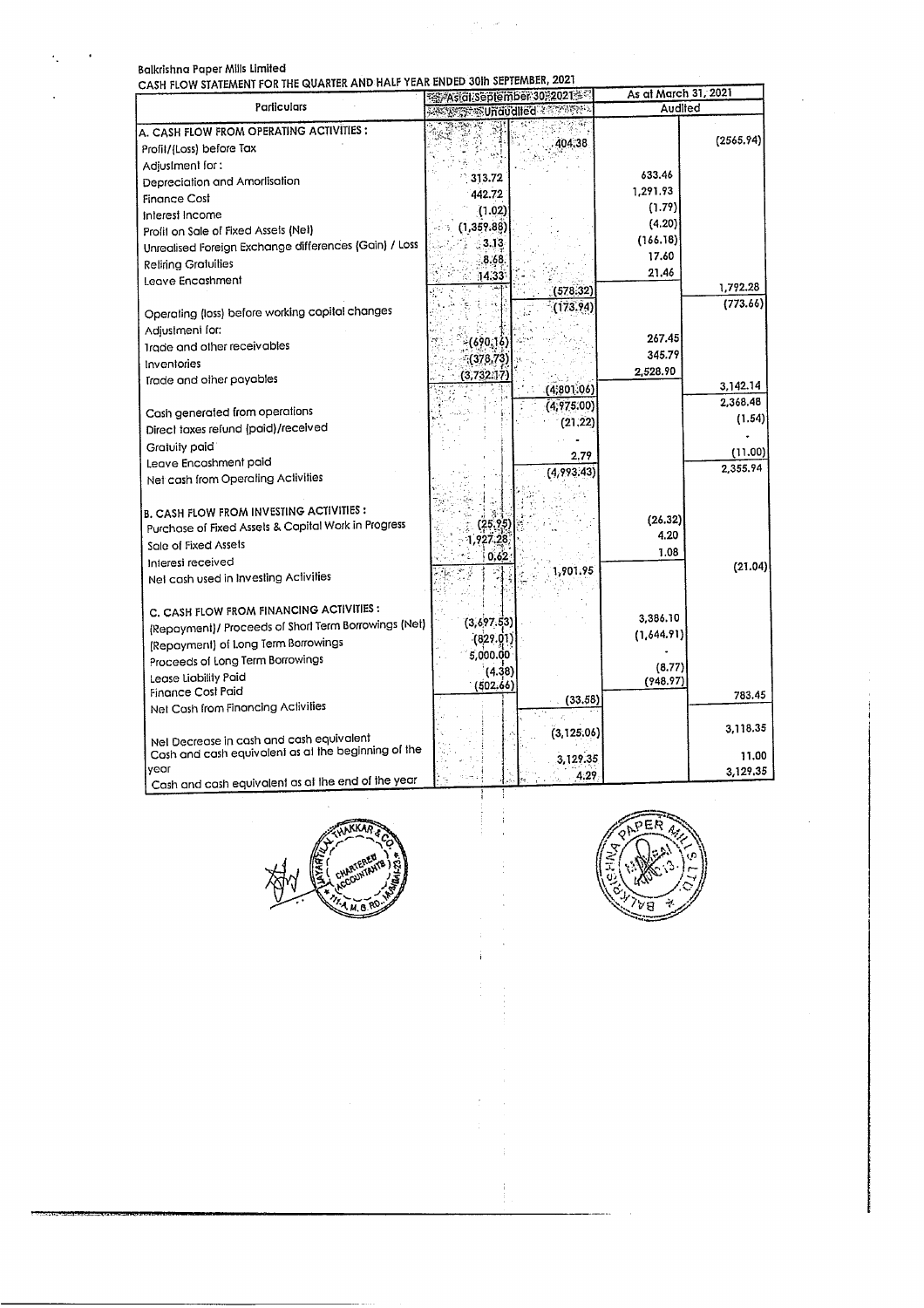| NOTES:<br>The above results were reviewed by the Audit Committee and approved by the Beard of Directors at its meeting held on 13th November, 2021. The statutory auditors of the company carried out a "Limited Review"                                                                                                                                                                                                                                                                              |
|-------------------------------------------------------------------------------------------------------------------------------------------------------------------------------------------------------------------------------------------------------------------------------------------------------------------------------------------------------------------------------------------------------------------------------------------------------------------------------------------------------|
| . Jot the financial results for the quarter and half year ended 30th September, 2021.<br>2. The Company has Identified Paper & Paper Board Business as ils only primary reportable segment in accordance with the requirements of Ind AS- 108, 'Operating Segments'. Accordingly, no separate segment                                                                                                                                                                                                 |
| information has been provided.<br>$\downarrow$ Company has undertaken various measures to improve its performance, such as improvement in capacity utilization. Improvement in quality, reduction in cost, production of different product mix to get better value :<br>as discount of all these will lead to improved profitability. Management is confident that with all these measures underlaken will result in improved fulture Cash Flows, thereby the company will be in a positon to fulf if |
| as opligation without any difficulty. Accordingly the financial statement has been prepared on a going concern basis.<br>4. Impact of COVID 19 has been taken into accounts in year to date financial results. The company also continues to monitor any material impact to future business conditions which may require further<br>modifications.                                                                                                                                                    |
| bility counter that the magnetic state of the move of the control of the state of the state of the state of the                                                                                                                                                                                                                                                                                                                                                                                       |
| [6] Drevious period's/year's ligures have been regrouped/reclassified wherever necessary.<br>For Balkrishna Paner Mills Limited                                                                                                                                                                                                                                                                                                                                                                       |
| Place : Mumbai<br>Chaliman & Managing Director<br>Dated: 13th November, 2021                                                                                                                                                                                                                                                                                                                                                                                                                          |
|                                                                                                                                                                                                                                                                                                                                                                                                                                                                                                       |

 $\label{eq:2.1} \begin{split} \mathcal{L}_{\text{max}}(\mathcal{L}_{\text{max}}) = \mathcal{L}_{\text{max}}(\mathcal{L}_{\text{max}}) \end{split}$ 

 $\frac{1}{4}$ 

 $\,$  ,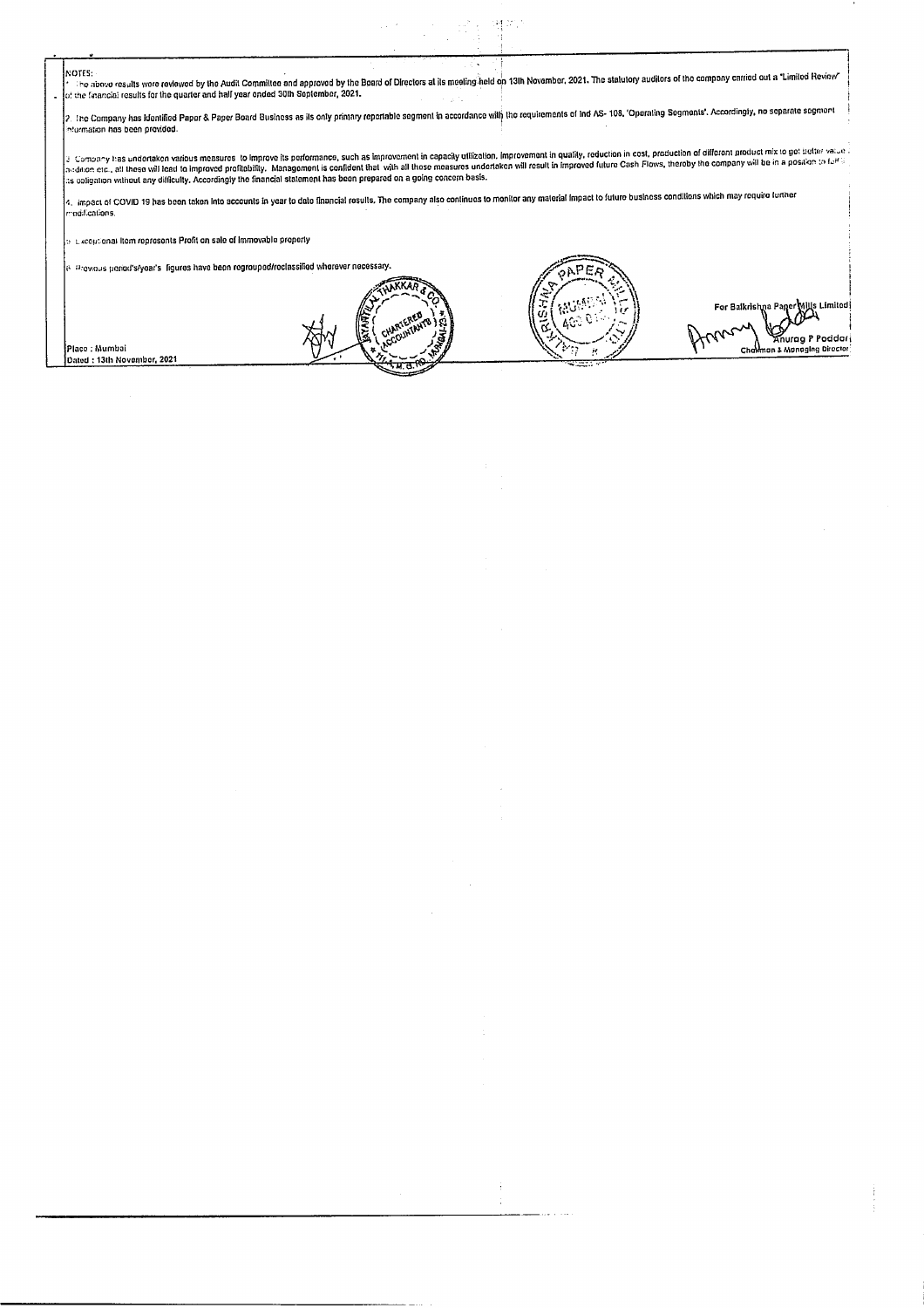**IndependentAuditor's Review Report on the Quarterly and Year to Date Unaudited Financial Results of the Company Pursuant to the Regulation <sup>33</sup> of the SEBI (Listing Obligations and Disclosure Requirements) Regulations, 2015, as amended**

## **TO THE BOARD OF DIRECTORS Balkrishna Paper Mills Limited**

- 1. We have reviewed the accompanying statement of unaudited financial results of Balkrishna Paper Mills Limited (the "Company'') for the quarter and half year ended  $30<sup>th</sup>$  September, 2021 and year to date from  $1<sup>st</sup>$  April, 2021 to 30<sup>th</sup> September, 2021 (the "Statement") attached herewith, being submitted by the Company pursuant to the requirements of Regulation <sup>33</sup> of the SEBI (Listing Obligations and Disclosure Requirements) Regulations, 2015, as amended (the "Listing Regulations").
- 2. This Statement, which is the responsibility of the Company's Management and approved by the Company's Board of Directors, has been prepared in accordance with the recognition and measurement principles laid down in Indian Accounting Standard 34, (Ind AS 34) "Interim Financial Reporting" prescribed under Section <sup>133</sup> of the Companies Act, 2013 as amended, read with relevant rules issued thereunder and other accounting principles generally accepted in India. Our responsibility is to express <sup>a</sup> conclusion on the Statement based on our review.
- 3. We conducted our review of the Statement in accordance with the Standard on Review Engagements (SRE) 2410, "Review of Interim Financial Information Performed by the Independent Auditor of the Entity" issued by the Institute of Chartered Accountants of India. This standard requires that we plan and perform the review to obtain moderate assurance as to whether the Statement is free of material misstatement. <sup>A</sup> review of interim financial information consists of making inquiries, primarily of persons responsible for financial and accounting matters, and applying analytical and other review procedures. <sup>A</sup> review is substantially less in scope than an audit conducted in accordance with Standards on Auditing and consequently does not enable us to obtain assurance that we would become aware of all significant matters that might be identified in an audit. Accordingly, we do not express an audit opinion.
- 4. Based on our review conducted as above, nothing has come to our attention that causes us to believe that the accompanying Statement, prepared in accordance with the recognition and measurement principles laid down in the aforesaid Indian Accounting Standards ('Ind AS) specified under Section <sup>133</sup> of the Companies Act, 2013 as amended, read with relevant rules issued thereunder and other accounting principles generally accepted in India, has not disclosed the information required to be disclosed in terms of the Listing Regulations, including the manner in which it is to be disclosed, or that it contains any material misstatement.
- 5. Material Uncertainty Related to Going Concern We draw attention to the Note No.3 of the accompanying financial results, with respect to the losses incurred by the company and erosion of its net worth and preparation of the financial statements on going concern assumption, based on the reasons and assumptions stated in the aforesaid note. The company's ability to continue as <sup>a</sup> going concern is dependent on generation of the expected cash flows to be able to meet its obligations as and when they arise.